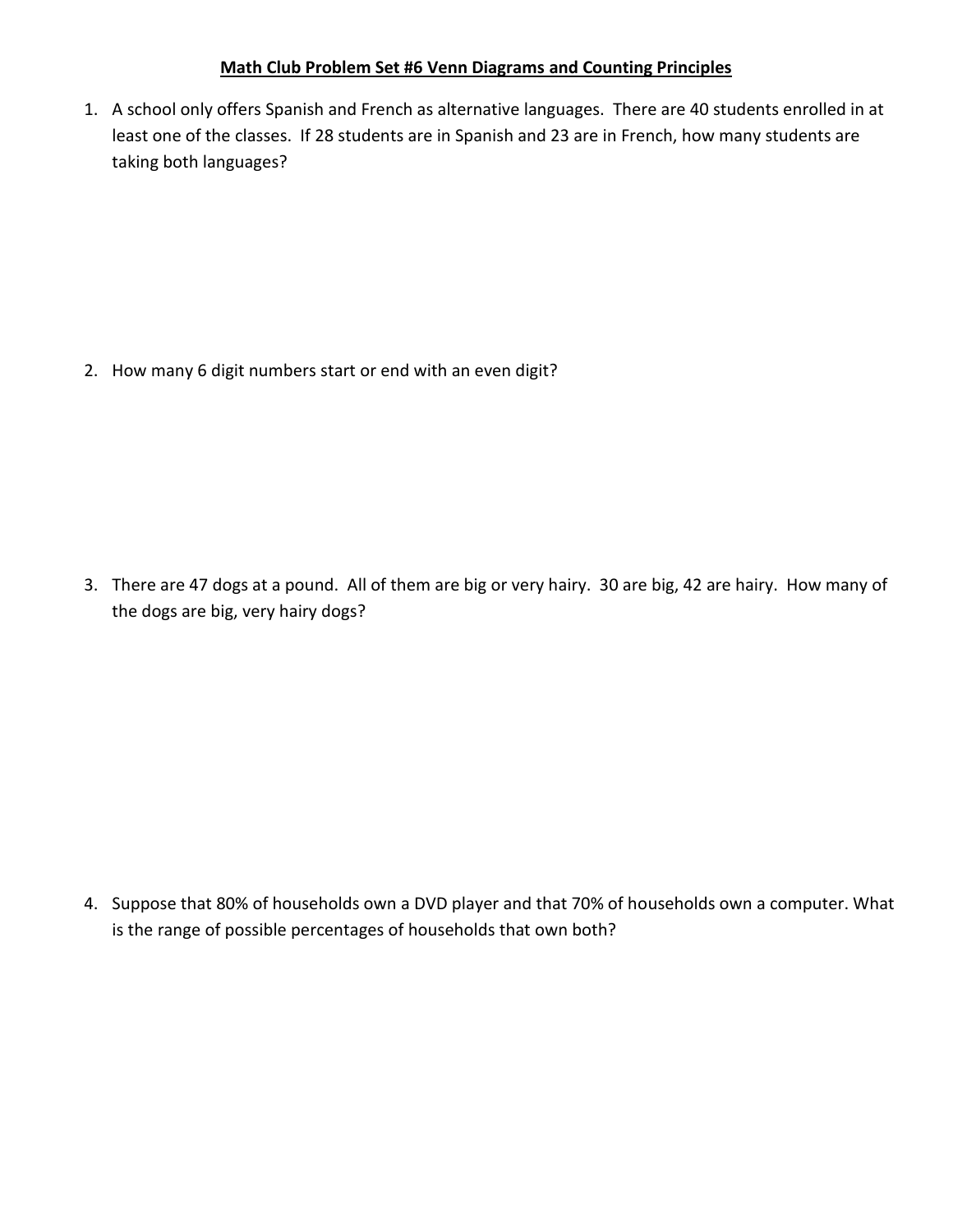5. How many 9 digit numbers have the property that the product of their first and last digit is even?

6. A school with 100 students offers French and Spanish as its language courses. Twice as many students are in French than Spanish. Three times as many students are in both classes as are in neither classes. The number of students in both classes is even, and fewer than 10 students are in neither class. How many students are taking Spanish?

7. How many positive integers less than 180 are relatively prime to 180?

8. A family has 3 boys and 3 girls. In how many ways can the 6 kids be seated in a row of 6 chairs, so that the boys aren't all seated together and the girls aren't all seated together?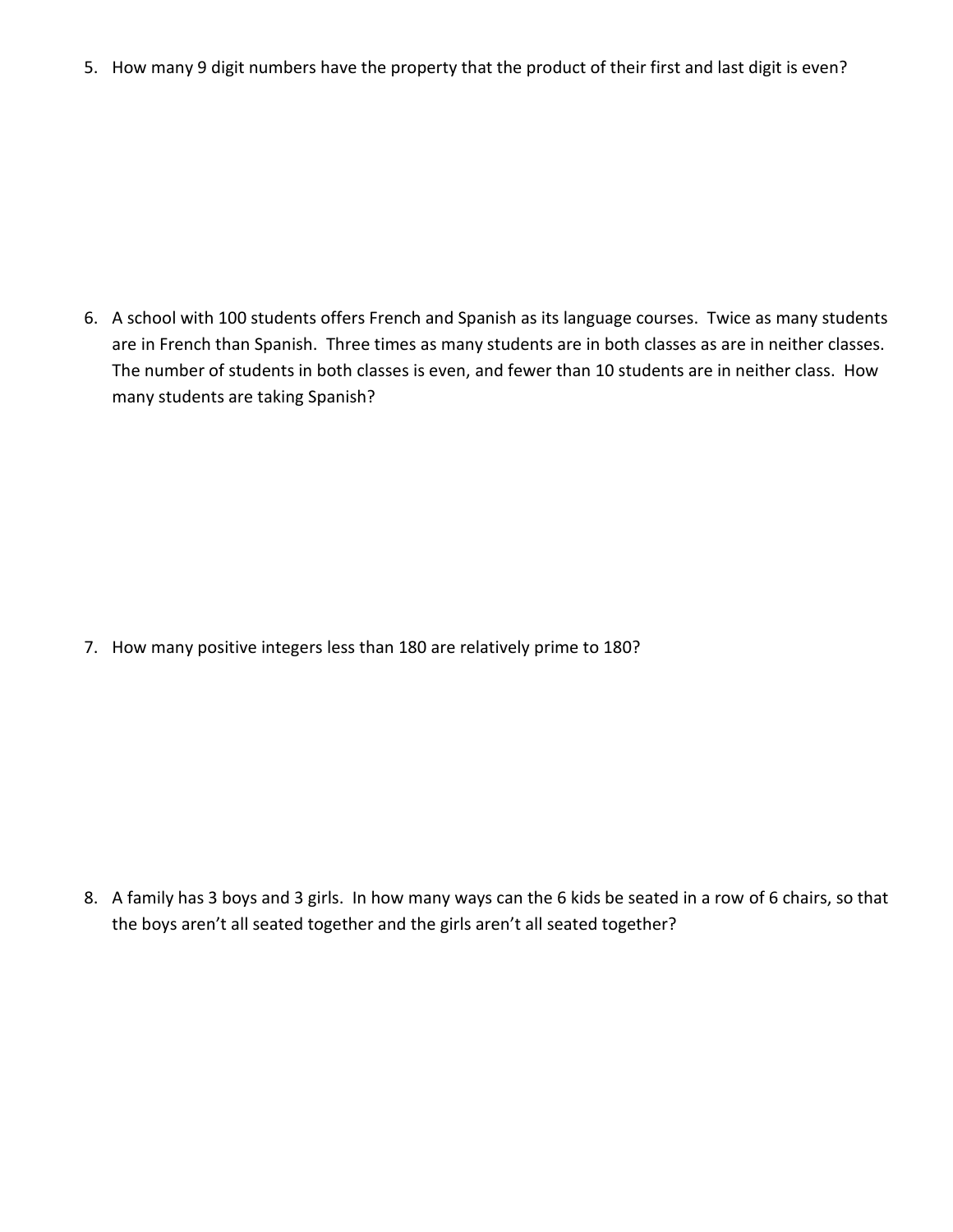9. How many positive integers less than 100,000 are neither squares nor cubes?

10. Is it possible that among a group of 20 students, 15 of them play tennis, 12 of them badminton, and 6 of them play both? Explain:

11. When I go to work, there is a 20% probability that I will forget my keys, 30% probability that I will forget my wallet. If there's a 5% chance that I forget both, what is the probability that I arrive at work with both my keys and wallet?

12. How many 5 digit sequences have a digit that appears at least 3 times? (For instance, 03005 and 22922 are examples of such sequences.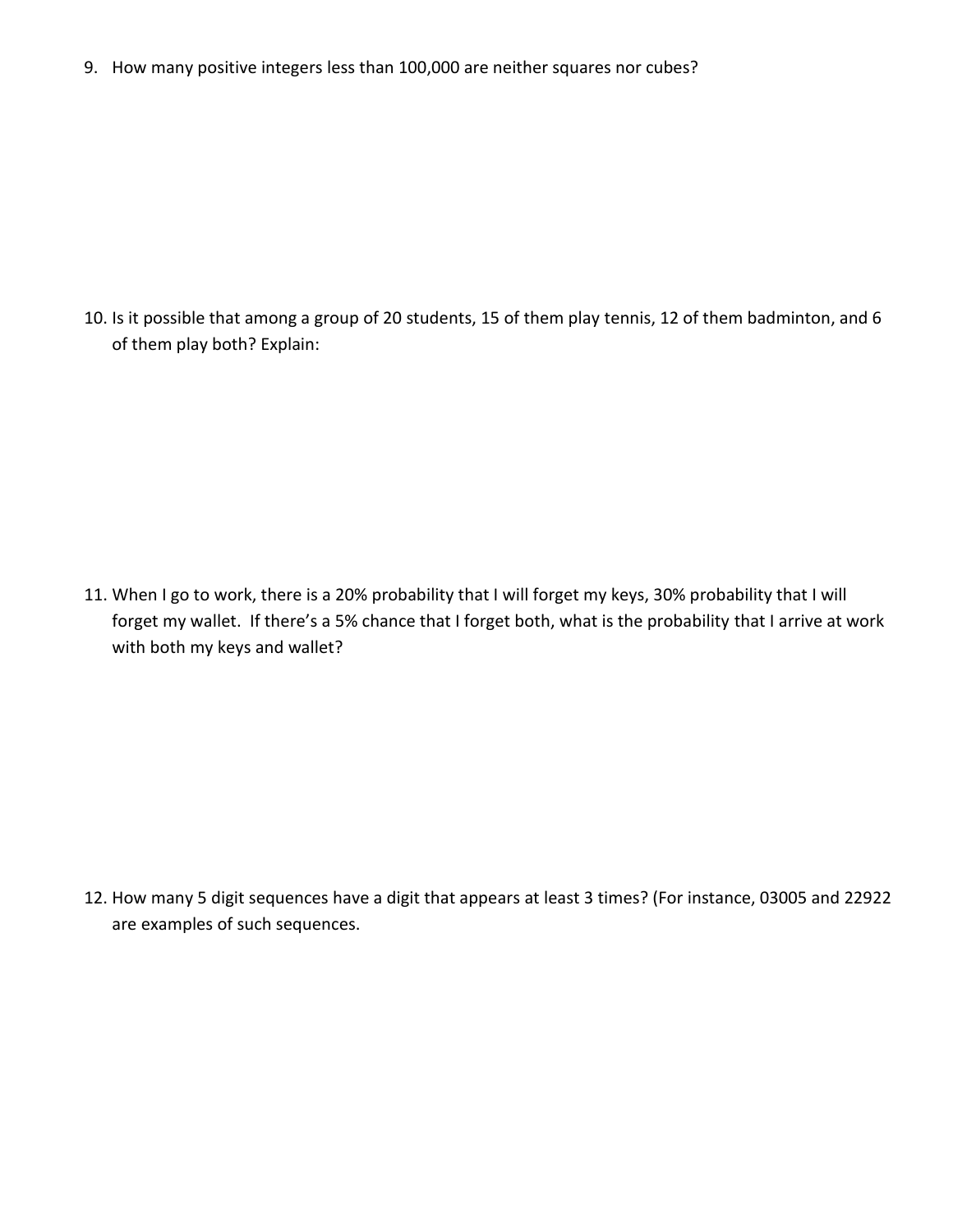14. A square array of dots with 10 rows and 10 columns is given. Each dot is coloured either blue or red. Whenever two dots of the same colour are adjacent in the same row or column, they are joined by a line segment of the same colour as the dots. If they are adjacent but of different colours, they are then joined by a green line segment. In total, there are 52 red dots. There are 2 red dots at corners with an additional 16 red dots on the edges of the array. The remainder of the red dots are inside the array. There are 98 green line segments. How many blue line segments are there?

| $\cdot$              | $\bullet$ |           | the contract of the contract of    |         |           |         |                |           |         |
|----------------------|-----------|-----------|------------------------------------|---------|-----------|---------|----------------|-----------|---------|
| $\cdot$              | $\bullet$ | $\bullet$ | .                                  |         |           |         |                | $\cdots$  |         |
| $\cdot$              | ٠         | $\bullet$ | $\bullet$                          | $\cdot$ | $\cdot$ . |         | $\bullet$      | $\bullet$ | $\cdot$ |
| $\cdot$              | ٠         | ٠         | $\bullet$                          | $\cdot$ | $\cdot$   | $\cdot$ | $\blacksquare$ | $\bullet$ | $\cdot$ |
| $\cdot$              | ٠         | $\bullet$ | .                                  |         |           |         | $\cdot$ .      |           | $\cdot$ |
| $\ddot{\phantom{0}}$ | ٠         | $\bullet$ | $\cdot$                            | $\cdot$ | $\cdot$ . |         | $\cdot$        | $\cdot$   | $\cdot$ |
| $\ddot{\phantom{0}}$ | ٠         | $\bullet$ | $\bullet$                          | $\cdot$ | $\cdot$   | $\cdot$ | $\blacksquare$ | $\bullet$ | $\cdot$ |
| $\ddot{\phantom{0}}$ | ٠         | $\bullet$ | $\bullet$                          | $\cdot$ | $\cdot$ . |         | $\cdot$        | $\cdot$   | $\cdot$ |
| $\bullet$            | $\bullet$ | $\bullet$ | $\cdot$ .                          |         | $\cdot$ . |         | $\cdot$        | $\cdot$   | $\cdot$ |
| $\bullet$            |           |           | a construction of the construction |         |           |         |                |           |         |

15. How many numbers less than 1000 are not a multiple of 2, 3, 5, or 7?